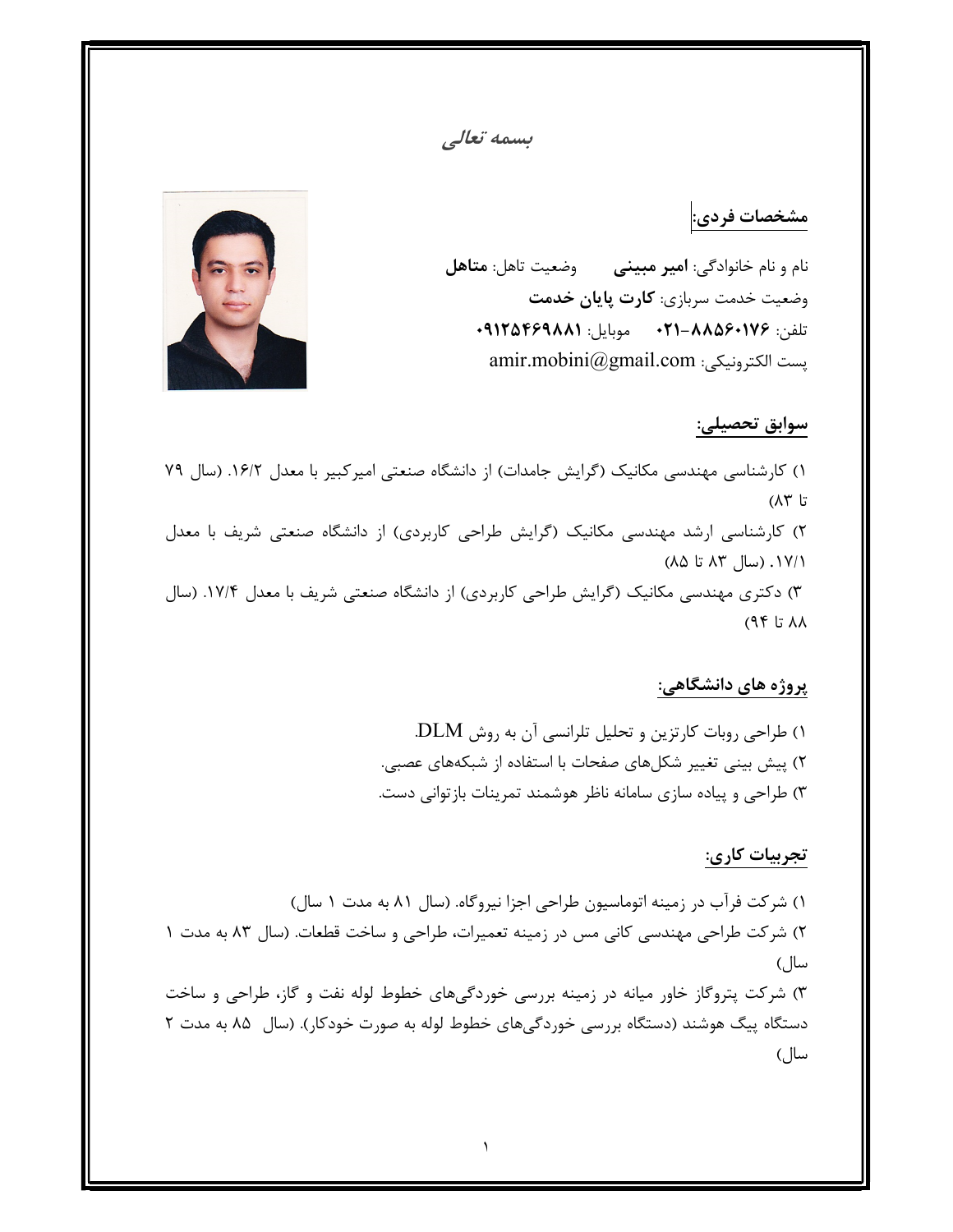٤) سازمان فضايي كشور، پژوهشكده سامانههاي حمل و نقل فضايي در زمينه طراحي و ساخت سيستم هاي مختلف. (از سال ٨٦ به مدت ٥ سال) ٥) شركت آيرا مكانيك در زمينه طراحي جرثقيل و تجهيزات مكانيكي. (از سال ٨٩ تا ٩٩) ٦) شركت پژوهندگان پگاه پارسه در زمينه طراحي و ساخت تجهيزات پزشكي واقعيت مجازي (از سال ٨٩ به مدت ٣ سال). ٧) شركت پداسيس در زمينه طراحي و ساخت ربات اسكلت خارجي. (از سال ٩٣ تا ٩٩) ٨) شركت اميد آفرينان مهندسي آينده در زمينه طراحي و ساخت بايو پرينتر. (از سال ٩٧ تا ٩٩) ٨) هيات علمي سازمان پژوهش هاي علمي و صنعتي ايران. (از سال ٩٩)

# تواناييهاي نرم افزاري:

١) توانايي برنامهنويسي به زبانهاي #Visual Basic, C ٢) تسلط بر نرم افزارهاي مهندسي Working , Ansys , SolidWorks, Catia, Matlab Office عمومي نرمافزارهاي و Visual Nastran 4D, Model ٣) تسلط نسبي بر زبان انگليسي(533 Tolimo (

#### مقالات منتشر شده:

- M.T.Ahmadian, A.Mobini, "Online Prediction of Plate Deformations Under External Forces Using Neural Networks", in Press, Proceedings of IMECE2006, ASME International Mechanical Engineering Congress and Exposition, Chicago, Illinois, 2006.
- > M.T.Ahmadian, A.Asempour, A.Mobini, "Load Distribution Identification of Plates Using Neural Networks", CANCAM 2007 ,RYERSON University, Department of mechanical and industrial engineering, Toronto, Canada, June 3-7, 2007
- > M.Behzad, M.Samadi, A.Mobini, "Bent Shaft Characteristic Determination Using Run-up Vibration Data and Neural Networks", COMADEM 2007, Faro, Portugal, 13-15 June 2007

 امير مبيني، محسن رضائيان،" تحليل اثر بازههاي تغيير ابعاد ساخت يك ربات كارتزين به روش خطي سازي مستقيم" پانزدهمين كنفرانس سالانه(بين المللي) مهندسي مكانيك2007ISME ،ايران، تهران، دانشگاه صنعتي اميركبير، ٢٧-٢٥ ارديبهشت١٣٨٦

 A.Mobini, S.Behzadipour, M.Saadat, "Robotics and telerehabilitation: recent advancements, future trends",